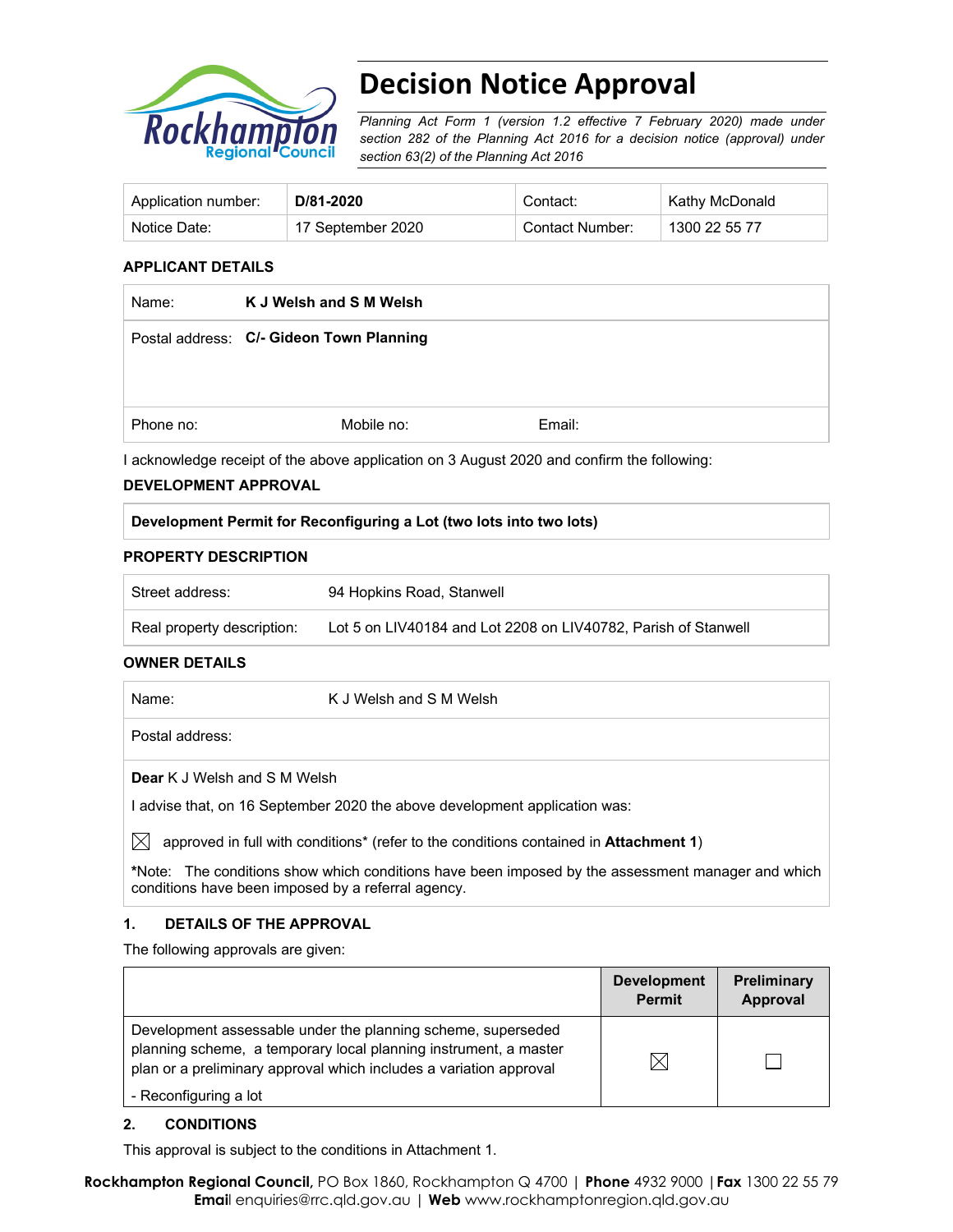## **3. FURTHER DEVELOPMENT PERMITS REQUIRED NIL**

#### **4. REFERRAL AGENCIES**

The following Referral Agencies were activated by this application.

| For an application involving                                                                                                                                                                                                                                                                                                                                                                                                                                                                                                                                                                                                                        | Name of<br>agency                                                                                                                                                                        | Role of<br><b>Agency</b> | <b>Contact Details</b>                                                                                                                                                                                                                                               |
|-----------------------------------------------------------------------------------------------------------------------------------------------------------------------------------------------------------------------------------------------------------------------------------------------------------------------------------------------------------------------------------------------------------------------------------------------------------------------------------------------------------------------------------------------------------------------------------------------------------------------------------------------------|------------------------------------------------------------------------------------------------------------------------------------------------------------------------------------------|--------------------------|----------------------------------------------------------------------------------------------------------------------------------------------------------------------------------------------------------------------------------------------------------------------|
| <b>CLEARING NATIVE VEGETATION</b>                                                                                                                                                                                                                                                                                                                                                                                                                                                                                                                                                                                                                   |                                                                                                                                                                                          |                          |                                                                                                                                                                                                                                                                      |
| Schedule 10, Part 3, Division 4, Table 2 - Reconfiguring a lot that is assessable development under s21                                                                                                                                                                                                                                                                                                                                                                                                                                                                                                                                             |                                                                                                                                                                                          |                          |                                                                                                                                                                                                                                                                      |
| Development application for reconfiguring a<br>lot that is assessable development under<br>section 21, if—<br>(a) a lot that the application relates to is 5ha<br>or larger; and<br>(b) the size of any lot created is 25ha or less;<br>and<br>$(c)$ either—<br>(i) the reconfiguration involves operational<br>work that is assessable development under<br>section 5, other than operational work that is<br>only the clearing of regulated regrowth<br>vegetation; or<br>(ii) on any lot created, accepted operational<br>work, other than operational work that is only<br>the clearing of regulated regrowth vegetation,<br>may be carried out | The chief<br>executive of<br>the<br>department in<br>which the<br>Planning<br>Act 2016 is<br>administered:<br>Department of<br><b>State</b><br>Development,<br>Tourism and<br>Innovation | Concurrence              | In person:<br>Level 2, 209 Bolsover<br>Street, Rockhampton<br>City<br>Online lodgement using<br>MyDAS2:<br>https://prod2.dev-<br>assess.qld.gov.au/suite/<br>Email:<br>RockhamptonSARA@ds<br>dmip.qld.gov.au<br>Postal:<br><b>PO Box 113</b><br>Rockhampton Qld 4700 |

#### **5. THE APPROVED PLANS**

**The approved development must be completed and maintained generally in accordance with the approved drawings and documents:** 

| Drawing/report title                     | <b>Prepared by</b> | <b>Date</b> | Reference number | Rev |
|------------------------------------------|--------------------|-------------|------------------|-----|
| Proposal Plan of Boundary<br>Realignment | Morcom Surveyors   | 08 May 2020 | 20014            | 01  |

# **6. CURRENCY PERIOD FOR THE APPROVAL (s.85 of the** *Planning Act***)**

The standard currency periods stated in section 85 of *Planning Act 2016* apply to each aspect of development in this approval, if not stated in the conditions of approval attached.

# **7. STATEMENT OF REASONS**

| Description of the<br>development | The proposed development is for Reconfiguring a Lot (two into two lots)                                                                                                                                                                                                                                                                                         |  |
|-----------------------------------|-----------------------------------------------------------------------------------------------------------------------------------------------------------------------------------------------------------------------------------------------------------------------------------------------------------------------------------------------------------------|--|
| <b>Reasons for Decision</b>       | The proposed boundary realignment does not compromise the strategic<br>a)<br>framework in the Rockhampton Region Planning Scheme 2015;                                                                                                                                                                                                                          |  |
|                                   | b)<br>Assessment of the development against the relevant zone purpose,<br>planning scheme codes and planning scheme policies demonstrates<br>that the proposed development will not cause significant adverse<br>impacts on the surrounding natural environment, built environment and<br>infrastructure, community facilities, or local character and amenity; |  |
|                                   | The proposed development does not compromise the relevant State<br>C)<br>Planning Policy; and                                                                                                                                                                                                                                                                   |  |
|                                   | On balance, the application should be approved because the<br>d)<br>circumstances favour Council exercising its discretion to approve the<br>application even though the development does not comply with an                                                                                                                                                    |  |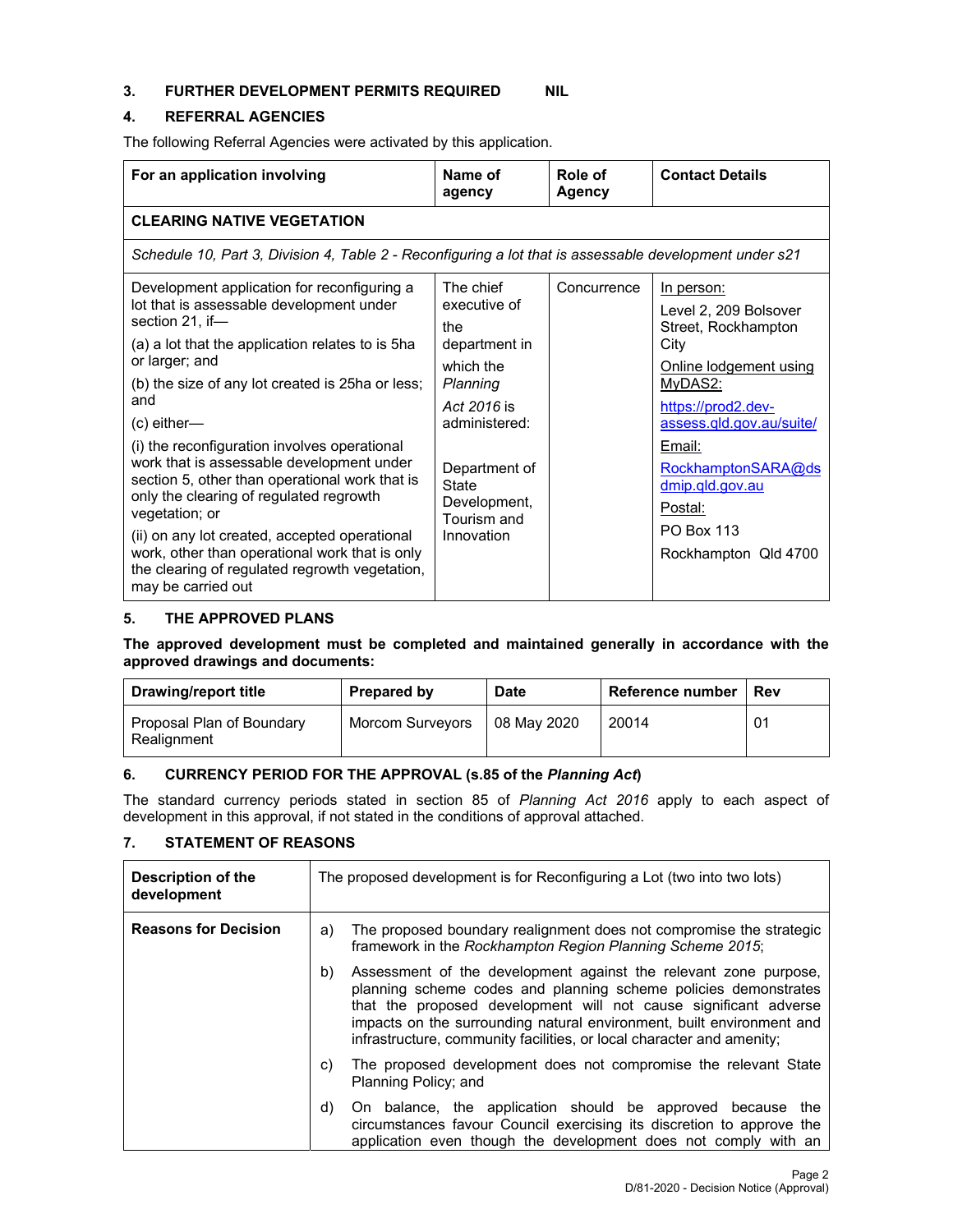|                                                    | aspect of the assessment benchmarks.                                                                                                                   |                                                                                                                                                                                                                                                                                                                                       |  |
|----------------------------------------------------|--------------------------------------------------------------------------------------------------------------------------------------------------------|---------------------------------------------------------------------------------------------------------------------------------------------------------------------------------------------------------------------------------------------------------------------------------------------------------------------------------------|--|
| Assessment<br><b>Benchmarks</b>                    | The proposed development was assessed against the following assessment<br>benchmarks:                                                                  |                                                                                                                                                                                                                                                                                                                                       |  |
|                                                    | Rural Zone Code;                                                                                                                                       |                                                                                                                                                                                                                                                                                                                                       |  |
|                                                    | Access, Parking and Transport Code;                                                                                                                    |                                                                                                                                                                                                                                                                                                                                       |  |
|                                                    | Filling and Excavation Code;                                                                                                                           |                                                                                                                                                                                                                                                                                                                                       |  |
|                                                    | Landscape Code;                                                                                                                                        |                                                                                                                                                                                                                                                                                                                                       |  |
|                                                    | Reconfiguring a Lot Code;<br>٠                                                                                                                         |                                                                                                                                                                                                                                                                                                                                       |  |
|                                                    | Stormwater Management Code;                                                                                                                            |                                                                                                                                                                                                                                                                                                                                       |  |
|                                                    | Water and Sewer Code;                                                                                                                                  |                                                                                                                                                                                                                                                                                                                                       |  |
|                                                    | <b>Biodiversity Areas Overlay Code;</b><br>٠                                                                                                           |                                                                                                                                                                                                                                                                                                                                       |  |
|                                                    | Bushfire Hazard Overlay Code;                                                                                                                          |                                                                                                                                                                                                                                                                                                                                       |  |
|                                                    | Extractive Resources Overlay Code;                                                                                                                     |                                                                                                                                                                                                                                                                                                                                       |  |
|                                                    | Flood Hazard Overlay Code;<br>$\bullet$                                                                                                                |                                                                                                                                                                                                                                                                                                                                       |  |
|                                                    |                                                                                                                                                        | Special Management Area Overlay Code; and                                                                                                                                                                                                                                                                                             |  |
|                                                    | Steep Land Overlay Code                                                                                                                                |                                                                                                                                                                                                                                                                                                                                       |  |
| <b>Compliance with</b><br>assessment<br>benchmarks | The development was assessed against all of the assessment benchmarks<br>listed above and complies with all of these with the exceptions listed below. |                                                                                                                                                                                                                                                                                                                                       |  |
|                                                    | <b>Assessment</b><br><b>Benchmark</b>                                                                                                                  | Reasons for the approval<br>despite<br>non-<br>compliance with benchmark                                                                                                                                                                                                                                                              |  |
|                                                    | <b>Rural Zone Code</b><br>PO34                                                                                                                         | The allotments will remain as two (2) large rural<br>allotments, therefore will not detract from the<br>primary rural land use. The development is not<br>considered to cause any impact on the existing<br>environmental values for the area, and the<br>existing waterways and natural values over the<br>land will not be altered. |  |
|                                                    |                                                                                                                                                        | Therefore the proposal is considered to achieve<br>the overarching performance outcome.                                                                                                                                                                                                                                               |  |
|                                                    | Reconfiguring a Lot<br>Code<br>PO <sub>2</sub><br>PO <sub>3</sub>                                                                                      | The proposal seeks to transfer 5.25 hectares from<br>proposed Lot 1 which remains as vacant land and<br>its primary use is for grazing, to adjacent<br>proposed Lot 2, currently occupied by a Dwelling<br>House and has appropriate on-site services<br>connected.                                                                   |  |
|                                                    |                                                                                                                                                        | Whilst both proposed lots do not meet the<br>minimum lot size requirement within a Rural Zone,<br>the realignment will not result in a significant<br>change from the existing lot sizes and no<br>additional lots are being proposed.                                                                                                |  |
|                                                    |                                                                                                                                                        | Therefore the proposal is considered to achieve<br>the overarching performance outcome.                                                                                                                                                                                                                                               |  |
| <b>Matters prescribed by</b>                       | The State Planning Policy - Part E;<br>(i)                                                                                                             |                                                                                                                                                                                                                                                                                                                                       |  |
| regulation                                         | (ii)                                                                                                                                                   | The Central Queensland Regional Plan;                                                                                                                                                                                                                                                                                                 |  |
|                                                    | (iii)<br>The Rockhampton Region Planning Scheme 2015;                                                                                                  |                                                                                                                                                                                                                                                                                                                                       |  |
|                                                    | (iv)                                                                                                                                                   | The common material, being the material submitted with the                                                                                                                                                                                                                                                                            |  |
|                                                    | application.                                                                                                                                           |                                                                                                                                                                                                                                                                                                                                       |  |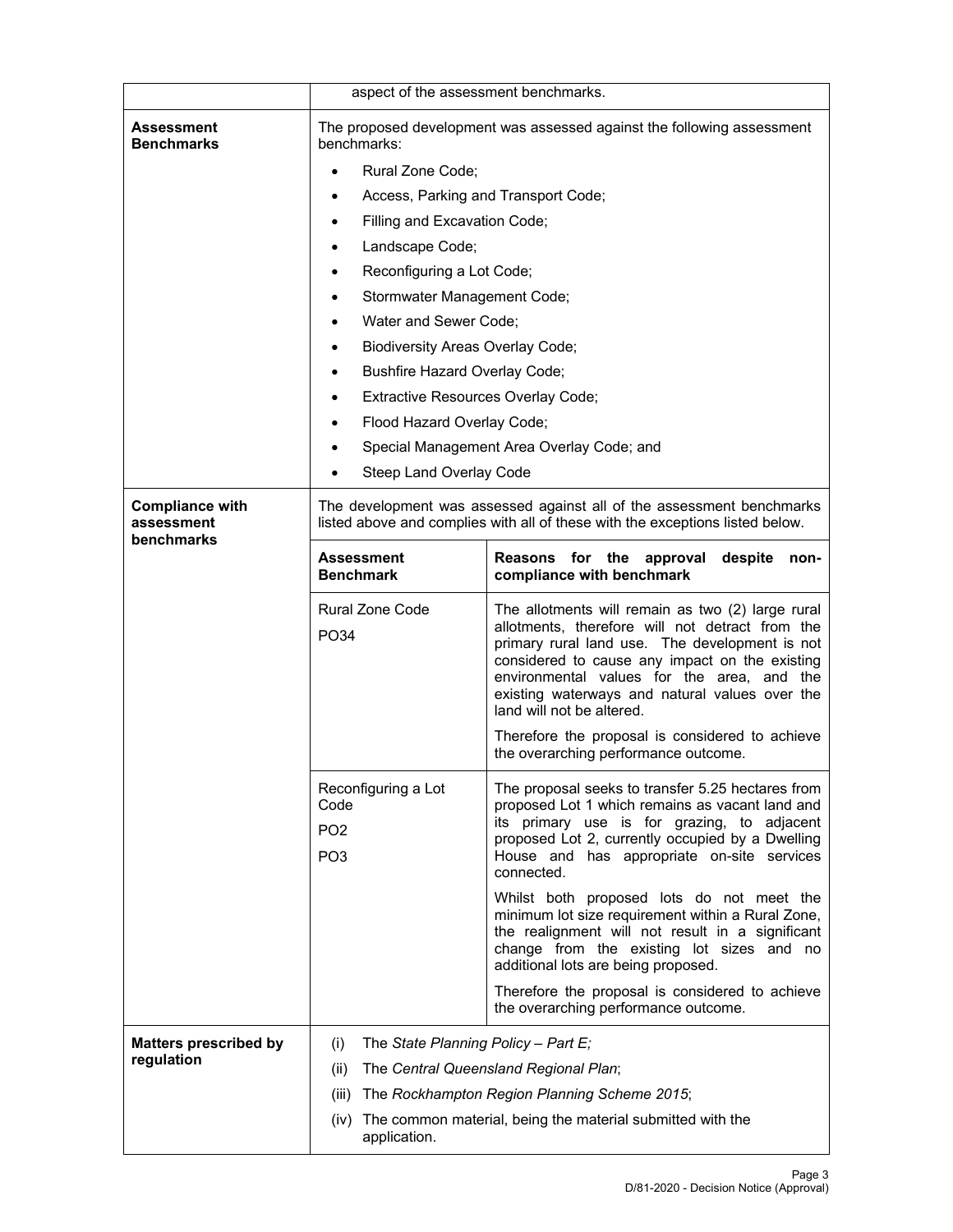#### **8. APPEAL RIGHTS**

The rights of an applicant to appeal to a tribunal or the Planning and Environment Court against a decision about a development application are set out in chapter 6, part 1 of the *Planning Act 2016*. There may also be a right to make an application for a declaration by a tribunal (see chapter 6, part 2 of the *Planning Act 2016).*

#### *Appeal by an applicant*

An applicant for a development application may appeal to the Planning and Environment Court against the following:

- the refusal of all or part of the development application
- a provision of the development approval
- the decision to give a preliminary approval when a development permit was applied for
- a deemed refusal of the development application.

An applicant may also have a right to appeal to the Development tribunal. For more information, see schedule 1 of the *Planning Act 2016*.

The timeframes for starting an appeal in the Planning and Environment Court are set out in section 229 of the *Planning Act 2016*.

**Attachment 2** is an extract from the *Planning Act 2016* that sets out the applicant's appeal rights and the appeal rights of a submitter.

#### **9. WHEN THE DEVELOPMENT APPROVAL TAKES EFFECT**

This development approval takes effect:

From the time the decision notice is given – if there is no submitter and the applicant does not appeal the decision to the court.

Or

When the submitter's appeal period ends  $-$  if there is a submitter and the applicant does not appeal the decision to the court.

Or

Subject to the decision of the court, when the appeal is finally decided  $-$  if an appeal is made to the court.

#### **10. ASSESSMENT MANAGER**

| Name: | Tarnya Fitzgibbon             | Signature: | Date: | 17 September 2020 |
|-------|-------------------------------|------------|-------|-------------------|
|       | <b>COORDINATOR</b>            |            |       |                   |
|       | <b>DEVELOPMENT ASSESSMENT</b> |            |       |                   |

C/C Department of State Development, Manufacturing, Infrastructure and Planning - RockhamptonSARA@dsdmip.qld.gov.au

#### **Attachment 1 – Conditions of the approval**

*Part 1* **–** *Conditions imposed by the assessment manager [Note: where a condition is imposed about infrastructure under Chapter 4 of the Planning Act 2016, the relevant provision of the Act under which this condition was imposed must be specified.]*

#### *Part 2 – Conditions required by the referral agency response*

**Attachment 2—Extract on appeal rights**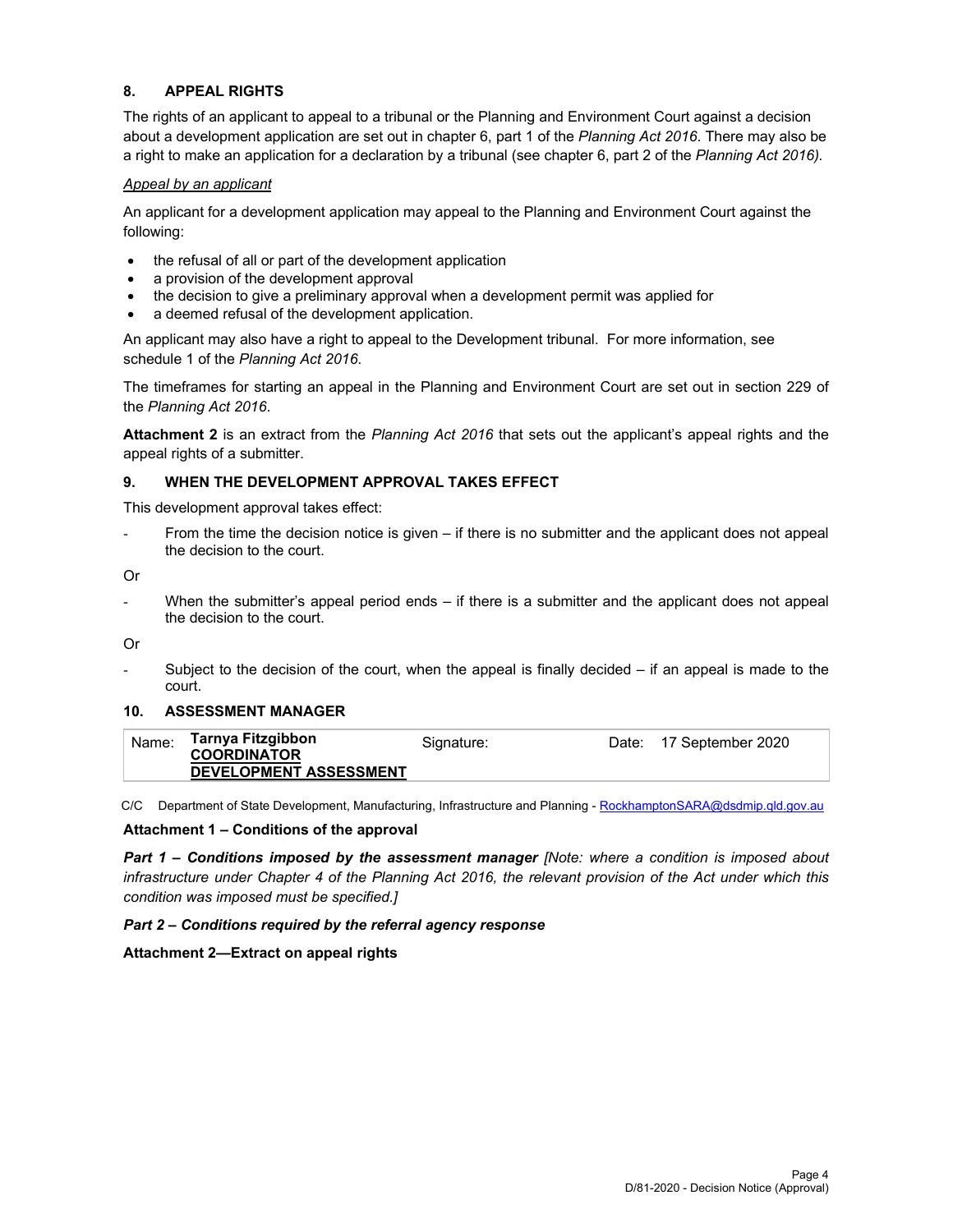

# **Attachment 1 – Part 1 Rockhampton Regional Council Conditions**

*Planning Act 2016* 

- 1.0 ADMINISTRATION
- 1.1 The Developer and their employee, agent, contractor or invitee is responsible for ensuring compliance with the conditions of this development approval.
- 1.2 Where these Conditions refer to "Council" in relation to requiring Council to approve or to be satisfied as to any matter, or conferring on the Council a function, power or discretion, that role may be fulfilled in whole or in part by a delegate appointed for that purpose by the Council.
- 1.3 All conditions, works, or requirements of this development approval must be undertaken and completed:
	- 1.3.1 to Council's satisfaction;
	- 1.3.2 at no cost to Council; and
	- 1.3.3 prior to the issue of the Survey Plan Approval Certificate,

unless otherwise stated.

- 1.4 Infrastructure requirements of this development approval must be contributed to the relevant authorities, where applicable, at no cost to Council, prior to the issue of the Survey Plan Approval Certificate, unless otherwise stated.
- 1.5 All works must be designed, constructed and maintained in accordance with the relevant Council policies, guidelines and standards, unless otherwise stated.
- 1.6 All engineering drawings/specifications, design and construction works must be in accordance with the requirements of the relevant *Australian Standards* and must be approved, supervised and certified by a Registered Professional Engineer of Queensland.
- 2.0 APPROVED PLANS AND DOCUMENTS
- 2.1 The approved development must be completed and maintained generally in accordance with the approved plans and documents, except where amended by any condition of this development approval:

| <b>Drawing/report title</b>                     | <b>Prepared by</b>    | <b>Date</b> | Reference number | Rev |
|-------------------------------------------------|-----------------------|-------------|------------------|-----|
| Proposal Plan of<br><b>Boundary Realignment</b> | Morcom<br>I Survevors | 08 May 2020 | 20014            | 01  |

- 2.2 Where there is any conflict between the conditions of this development approval and the details shown on the approved plans and documents, the conditions of this development approval must prevail.
- 2.3 Where conditions require the above plans or documents to be amended, the revised document(s) must be submitted for approval by Council prior to the issue of the Survey Plan Approval Certificate.
- 3.0 PLUMBING AND DRAINAGE WORKS
- 3.1 All internal plumbing and drainage works must be designed and constructed in accordance with the approved plans (refer to condition 2.1), *Capricorn Municipal Development Guidelines*, *Water Supply (Safety and Reliability) Act, Plumbing and Drainage Act* and Council's Plumbing and Drainage Policies.
- 3.2 The internal plumbing and sanitary drainage of the existing building(s) located within proposed Lot 2, must be contained within the lot it serves.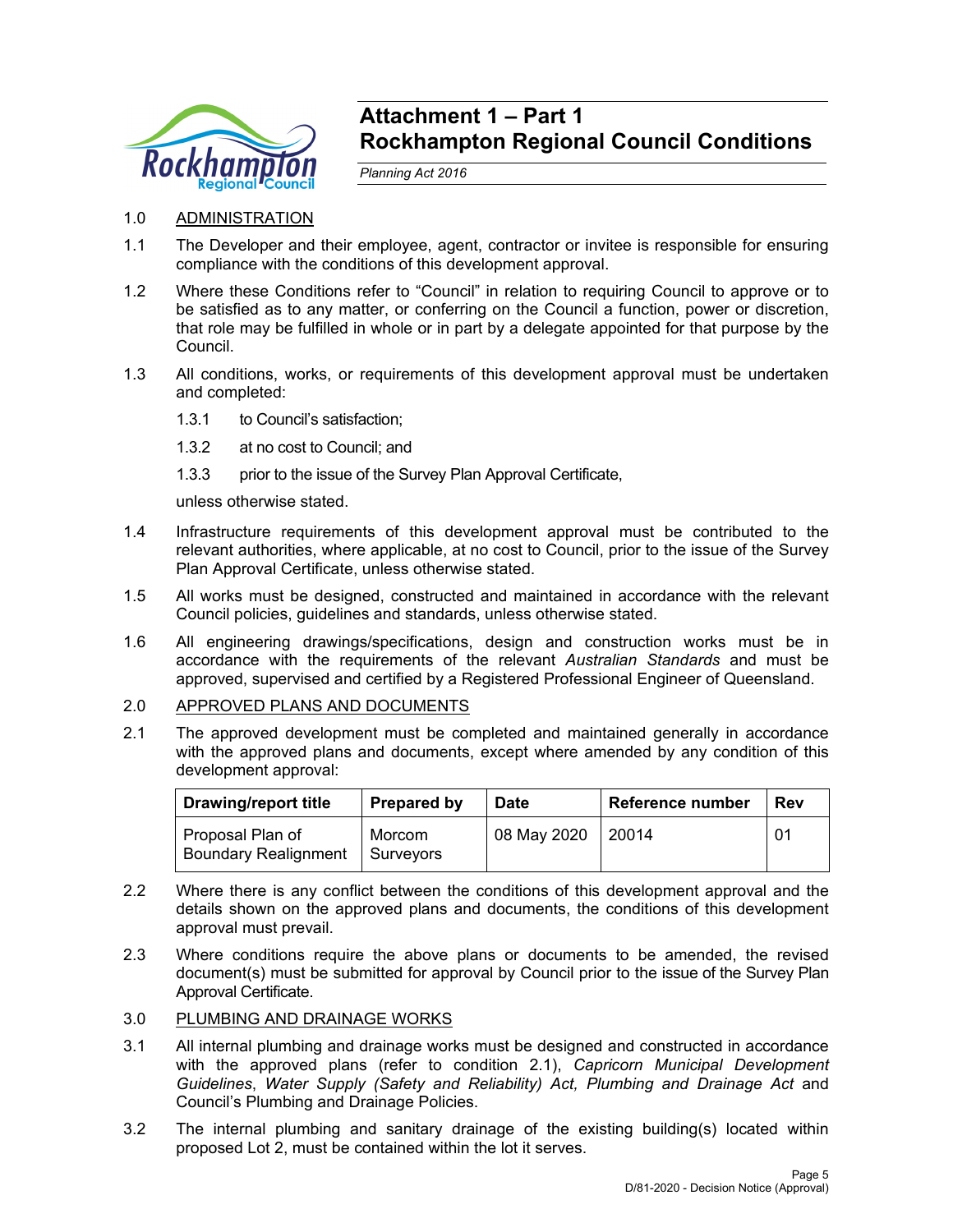3.3 Alteration, disconnection or relocation of internal plumbing and sanitary drainage works associated with the existing building must be in accordance with regulated work under the *Plumbing and Drainage Act* and Council's Plumbing and Drainage Policies.

# 4.0 ROOF AND ALLOTMENT DRAINAGE WORKS

4.1 All roof and allotment runoff from the development (each proposed Lot) must be discharged such that it must not impair or change the natural flow of runoff water or cause a nuisance or worsening to surrounding land or infrastructure.

#### 5.0 ASSET MANAGEMENT

- 5.1 Any alteration necessary to electricity, telephone, water mains, sewerage mains, and/or public utility installations resulting from the development or in connection with the development, must be undertaken and completed at no cost to Council.
- 5.2 Any damage to existing stormwater, water supply and sewerage infrastructure, kerb and channel, pathway or roadway (including removal of concrete slurry from public land and Council infrastructure), that occurs while any works are being carried out in association with this development approval must be repaired at full cost to the developer. This includes the reinstatement of any existing traffic signs or pavement markings that may have been removed or damaged.

## 6.0 OPERATING PROCEDURES

6.1 All construction materials, waste, waste skips, machinery and contractors' vehicles must be located and stored or parked within the development site. Storage of materials, or parking of construction machinery or contractors' vehicles must not occur within Hopkins Road.

## ADVISORY NOTES

## NOTE 1. Aboriginal Cultural Heritage

It is advised that under section 23 of the *Aboriginal Cultural Heritage Act 2003*, a person who carries out an activity must take all reasonable and practicable measures to ensure the activity does not harm Aboriginal cultural heritage (the "cultural heritage duty of care"). Maximum penalties for breaching the duty of care are listed in the Aboriginal cultural heritage legislation. The information on Aboriginal cultural heritage is available on the Department of Aboriginal and Torres Strait Islander Partnerships website www.datsip.qld.gov.au.

#### NOTE 2. General Safety Of Public During Construction

The *Work Health and Safety Act 2011* and *Manual of Uniform Traffic Control Devices* must be complied with in carrying out any construction works, and to ensure safe traffic control and safe public access in respect of works being constructed on a road.

# NOTE 3. Plumbing and Drainage Works

For any future development proposed on Lot 1, the construction of internal sanitary drainage works must be in accordance with regulated work under the *Plumbing and Drainage Act* and include the provision of on-site sewerage and disposal in accordance with the *Queensland Plumbing and Wastewater Code* and *Council's Plumbing and Drainage Policies*.

For any future development proposed on Lot 1, the construction of internal plumbing works must be in accordance with regulated work under the *Plumbing and Drainage Act* and *Council's Plumbing and Drainage Policies*. Including the provision of adequate on-site water storage for domestic and fire-fighting purposes and may include bore, dams, water storage tanks or a combination of each. The water storage must be easily accessible having regard to pedestrian and vehicular access.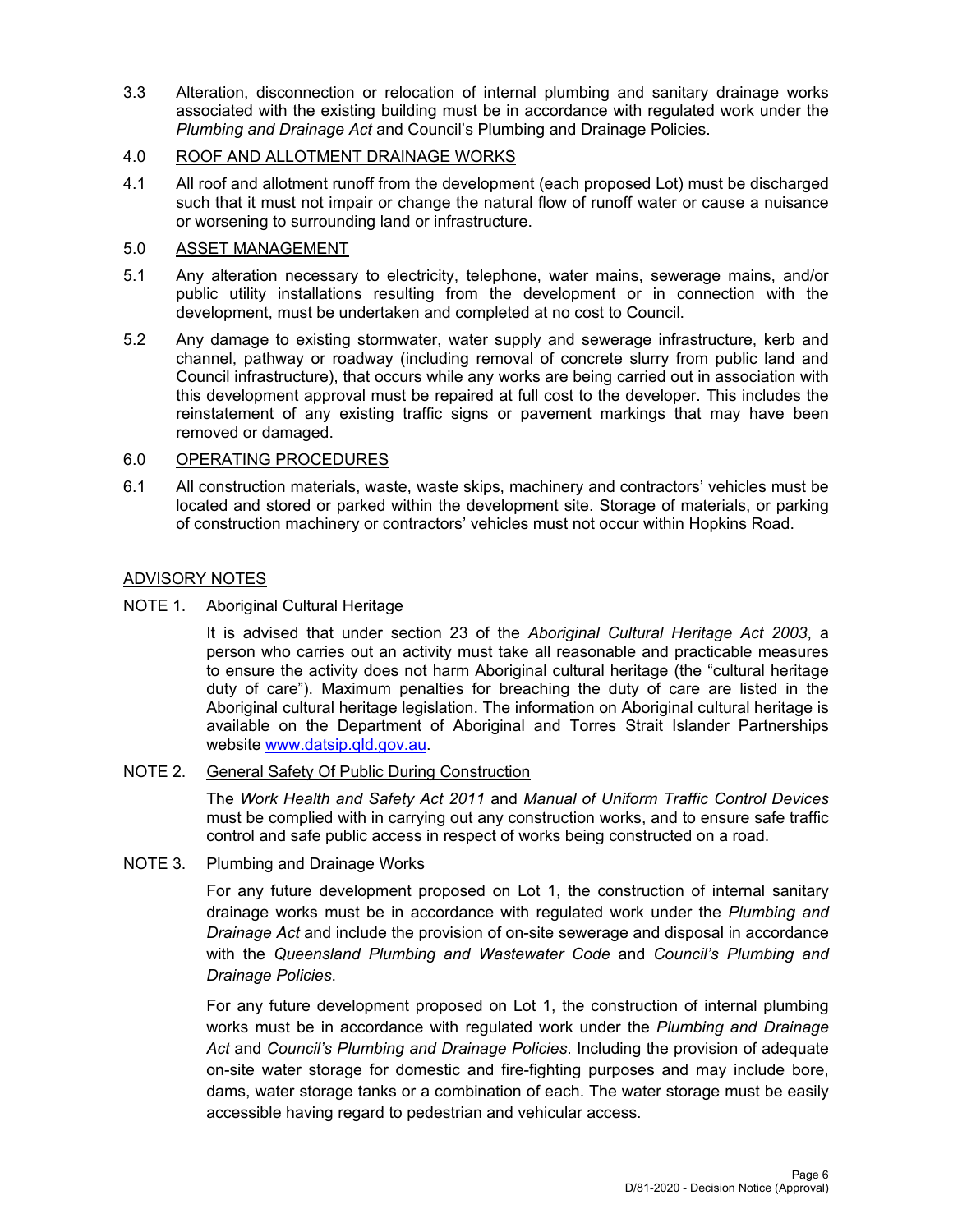# NOTE 4. Works in Road Reserve Permit

For any future development proposed on Lot 1, the construction of access works must be in accordance with *Capricorn Municipal Development Guidelines* and *Australian Standard AS2890 "Parking facilities"*.

# NOTE 5. Rural Addressing

Rural addressing must be provided to proposed Lot 1 at building application stage, in accordance with Council's rural addressing procedures.

# NOTE 6. Infrastructure Charges Notice

Council has resolved not to issue an Infrastructure Charges Notice for this development because the new infrastructure charges arising from the development are less than or equal to the credits applicable for the new development.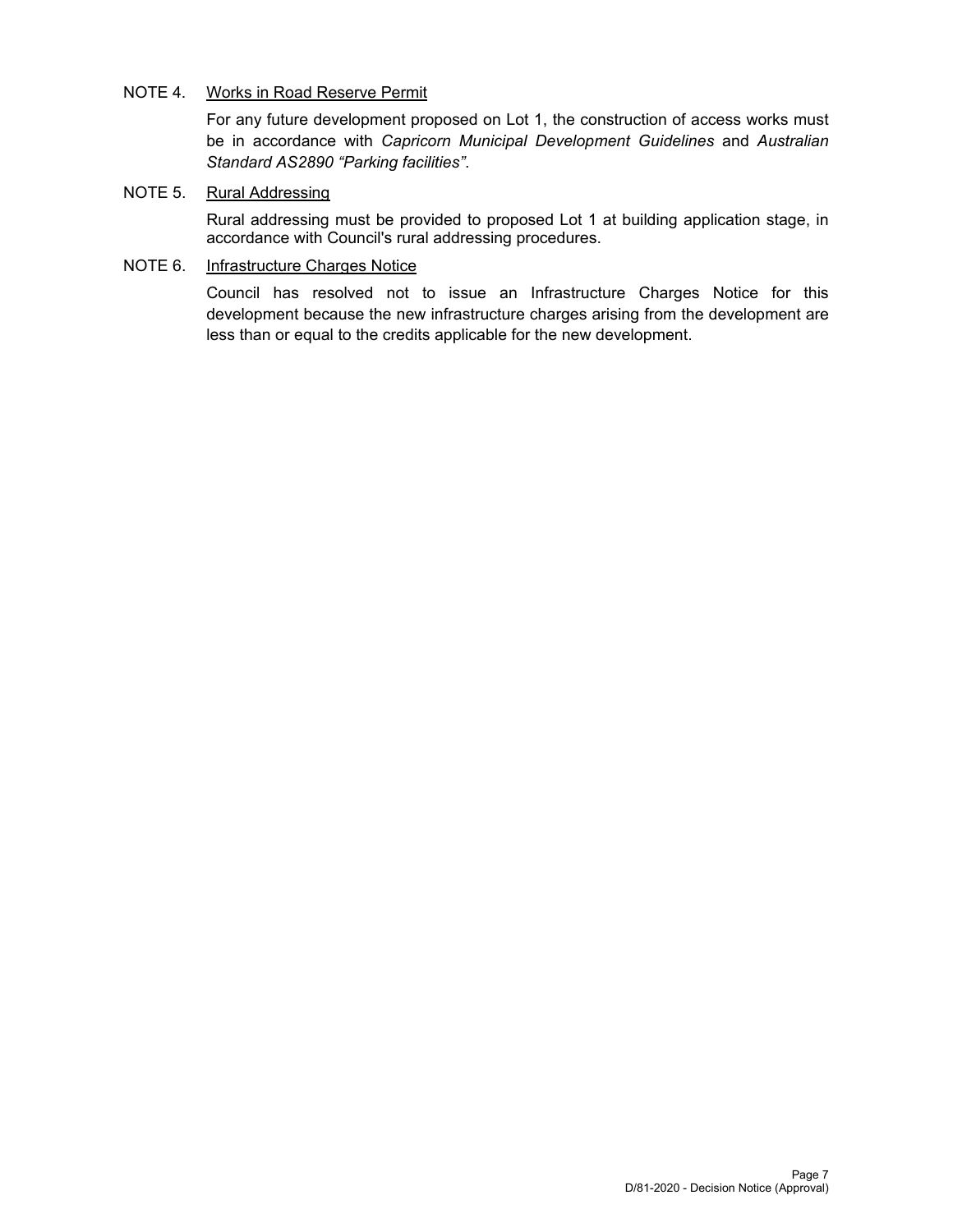

**Attachment 1 – Part 2 Referral Agency Conditions - Department of State Development, Manufacturing, Infrastructure and Planning** 

*Planning Act 2016*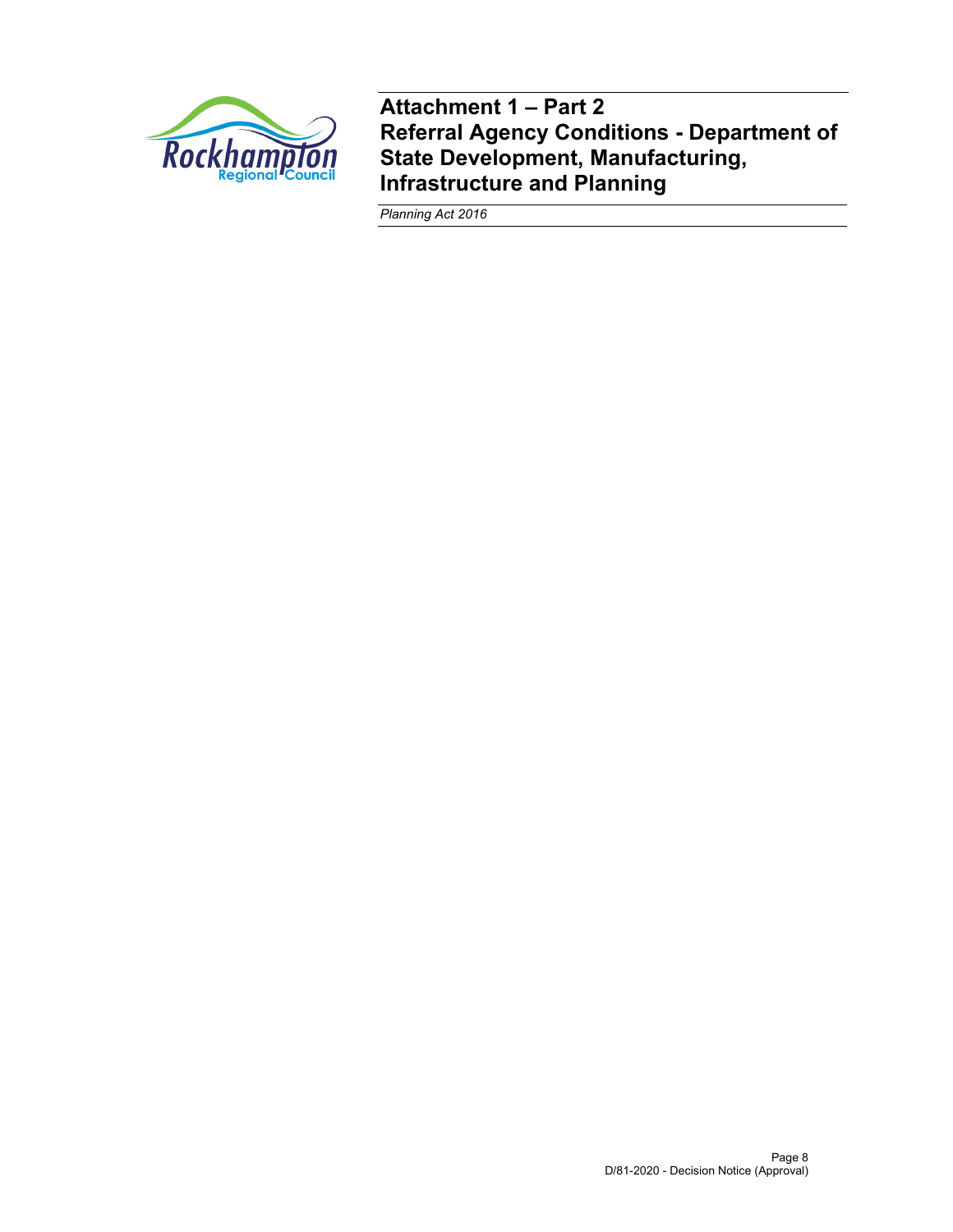

# **Attachment 2 - Appeal Rights**

*PLANNING ACT 2016*

The following is an extract from the *Planning Act 2016 (Chapter 6)*

#### *Appeal rights*

#### *229 Appeals to tribunal or P&E Court*

- (1) Schedule 1 states—
	- (a) matters that may be appealed to— (i) either a tribunal or the P&E Court; or (ii) only a tribunal; or (iii) only the P&E Court; and
	- (b) the person—
		- (i) who may appeal a matter (the **appellant**); and
		- (ii) who is a respondent in an appeal of the matter; and (iii) who is a co-respondent in an appeal of the matter; and
		- (iv) who may elect to be a co-respondent in an appeal of the matter.
- (2) An appellant may start an appeal within the appeal period.
- (3) The **appeal period** is—
	- (a) for an appeal by a building advisory agency—10 business days after a decision notice for the decision is given to the agency or
	- (b) for an appeal against a deemed refusal—at any time after the deemed refusal happens; or
	- (c) for an appeal against a decision of the Minister, under chapter 7, part 4, to register premises or to renew the registration of premises—20 business days after a notice is published under section 269(3)(a) or (4); or
	- (d) for an appeal against an infrastructure charges notice— 20 business days after the infrastructure charges notice is given to the person; or
	- (e) for an appeal about a deemed approval of a development application for which a decision notice has not been given—30 business days after the applicant gives the deemed approval notice to the assessment manager; or
	- (f) for any other appeal—20 business days after a notice of the decision for the matter, including an enforcement notice, is given to the person.

#### Note—

See the P&E Court Act for the court's power to extend the appeal period.

- (4) Each respondent and co-respondent for an appeal may be heard in the appeal.
- (5) If an appeal is only about a referral agency's response, the assessment manager may apply to the tribunal or P&E Court to withdraw from the appeal.
- (6) To remove any doubt, it is declared that an appeal against an infrastructure charges notice must not be about— (a) the adopted charge itself; or
	- (b) for a decision about an offset or refund—
		- (i) the establishment cost of trunk infrastructure identified in a LGIP; or
		- (ii) the cost of infrastructure decided using the method
	- included in the local government's charges resolution.

#### **230 Notice of appeal**

- (1) An appellant starts an appeal by lodging, with the registrar of the tribunal or P&E Court, a notice of appeal that— (a) is in the approved form; and
	- (b) succinctly states the grounds of the appeal.
- (2) The notice of appeal must be accompanied by the required fee.
- (3) The appellant or, for an appeal to a tribunal, the registrar must, within the service period, give a copy of the notice of appeal to—
- (a) the respondent for the appeal; and
- (b) each co-respondent for the appeal; and
- (c) for an appeal about a development application under schedule 1, table 1, item 1—each principal submitter for the development application; and
- (d) for an appeal about a change application under schedule 1, table 1, item 2—each principal submitter for the change application; and
- (e) each person who may elect to become a co-respondent for the appeal, other than an eligible submitter who is not a principal submitter in an appeal under paragraph (c) or (d); and
- (f) for an appeal to the P&E Court—the chief executive; and
- (g) for an appeal to a tribunal under another Act—any other person who the registrar considers appropriate.
- (4) The **service period** is—
	- (a) if a submitter or advice agency started the appeal in the P&E Court-2 business days after the appeal is started; or
	- (b) otherwise—10 business days after the appeal is started.
- (5) A notice of appeal given to a person who may elect to be a co-respondent must state the effect of subsection
- (6) A person elects to be a co-respondent by filing a notice of election, in the approved form, within 10 business days
	- after the notice of appeal is given to the person*.*
- **231 Other appeals**
- (1) Subject to this chapter, schedule 1 and the P&E Court Act, unless the Supreme Court decides a decision or other matter under this Act is affected by jurisdictional error, the decision or matter is non-appealable.
- (2) The Judicial Review Act 1991, part 5 applies to the decision or matter to the extent it is affected by jurisdictional error.
- (3) A person who, but for subsection (1) could have made an application under the Judicial Review Act 1991 in relation to the decision or matter, may apply under part 4 of that Act for a statement of reasons in relation to the decision or matter.
- (4) In this section— **decision** includes—
	- (a) conduct engaged in for the purpose of making a decision; and
	- (b) other conduct that relates to the making of a decision; and
	- (c) the making of a decision or the failure to make a decision; and
	- (d) a purported decision; and
	- (e) a deemed refusal.

**non-appealable**, for a decision or matter, means the decision or matter—

- (a) is final and conclusive; and
- (b) may not be challenged, appealed against, reviewed, quashed, set aside or called into question in any other way under the Judicial Review Act 1991 or otherwise, whether by the Supreme Court, another court, a tribunal or another entity; and
- (c) is not subject to any declaratory, injunctive or other order of the Supreme Court, another court, a tribunal or another entity on any ground.

#### **232 Rules of the P&E Court**

- (1) A person who is appealing to the P&E Court must comply with the rules of the court that apply to the appeal.
- (2) However, the P&E Court may hear and decide an appeal even if the person has not complied with rules of the P&E Court.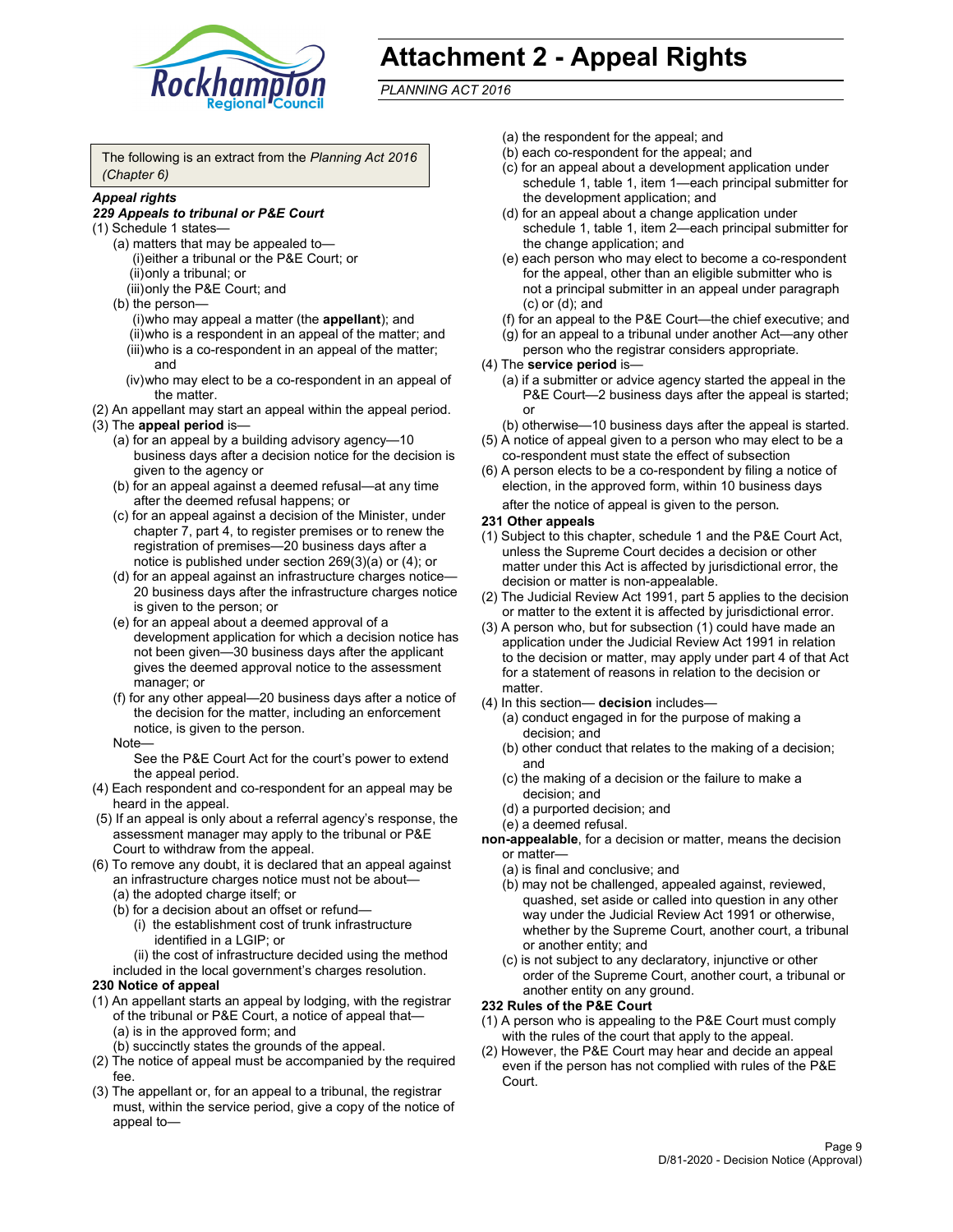

# **Appeal Rights**

*PLANNING ACT 2016*

# **Schedule 1**

# **Appeals section 229**

- **1 Appeal rights and parties to appeals**
- (1) Table 1 states the matters that may be appealed to—(a) the P&E court; or (b) a tribunal.
- (2) However, table 1 applies to a tribunal only if the matter involves—
	- (a) the refusal, or deemed refusal of a development application, for—
	- (i) a material change of use for a classified building; or
	- (ii) operational work associated with building work, a retaining wall, or a tennis court; or
	- (b) a provision of a development approval for—
	- (i) a material change of use for a classified building; or
- (ii) operational work associated with building work, a retaining wall, or a tennis court; or
	- (c) if a development permit was applied for—the decision to give a preliminary approval for— (i) a material change of use for a classified building; or
	- (ii) operational work associated with building work, a retaining wall, or a tennis court; or
	- (d) a development condition if—
		- (i) the development approval is only for a material change of use that involves the use of a building classified under the Building Code as a class 2 building; and
		- (ii) the building is, or is proposed to be, not more than 3 storeys; and
		- (iii) the proposed development is for not more than 60 sole-occupancy units; or
	- (e) a decision for, or a deemed refusal of, an extension application for a development approval that is only for a material change of use of a classified building; or
	- (f) a decision for, or a deemed refusal of, a change application for a development approval that is only for a material change of use of a classified building; or
	- (g) a matter under this Act, to the extent the matter relates to—
		- (i) the Building Act, other than a matter under that Act that may or must be decided by the Queensland Building and Construction Commission; or
		- (ii) the Plumbing and Drainage Act, part 4 or 5; or
	- (h) a decision to give an enforcement notice in relation to a matter under paragraphs (a) to (g); or
	- (i) a decision to give an infrastructure charges notice; or
	- (j) the refusal, or deemed refusal, of a conversion application; or
	- (k) a matter that, under another Act, may be appealed to the tribunal; or
	- (l) a matter prescribed by regulation.
- (3) Also, table 1 does not apply to a tribunal if the matter
	- involves—
		- (a) for a matter in subsection  $(2)(a)$  to  $(d)$ 
			- (i) a development approval for which the development application required impact assessment; and
			- (ii) a development approval in relation to which the assessment manager received a properly made submission for the development application; or
	- (b) a provision of a development approval about the identification or inclusion, under a variation approval, of a matter for the development.
- (4) Table 2 states the matters that may be appealed only to the P&E Court.
- (5) Table 3 states the matters that may be appealed only to the tribunal.
- (6) In each table—
	- (a) column 1 states the appellant in the appeal; and
	- (b) column 2 states the respondent in the appeal; and
	- (c) column 3 states the co-respondent (if any) in the appeal; and
	- (d) column 4 states the co-respondents by election (if any) in the appeal.
- (7) If the chief executive receives a notice of appeal under section 230(3)(f), the chief executive may elect to be a corespondent in the appeal.

| Table 1<br>Appeals to the P&E Court and, for certain matters, to a tribunal                                      |                                                                                                                                |                                                                                          |                                                       |  |  |
|------------------------------------------------------------------------------------------------------------------|--------------------------------------------------------------------------------------------------------------------------------|------------------------------------------------------------------------------------------|-------------------------------------------------------|--|--|
| 1. Development applications<br>An appeal may be made against-<br>(c) a provision of the development approval; or | (a) the refusal of all or part of the development application; or<br>(b) the deemed refusal of the development application; or | (d) if a development permit was applied for—the decision to give a preliminary approval. |                                                       |  |  |
| Column 1                                                                                                         | Column 2                                                                                                                       | Column 3                                                                                 | Column 4                                              |  |  |
| Appellant                                                                                                        | Respondent                                                                                                                     | Co-respondent                                                                            | Co-respondent by election                             |  |  |
| $(if$ any)<br>$($ if any $)$                                                                                     |                                                                                                                                |                                                                                          |                                                       |  |  |
| The applicant                                                                                                    | The assessment<br>manager                                                                                                      | If the appeal is about<br>a concurrence                                                  | 1 A concurrence agency that is<br>not a co-respondent |  |  |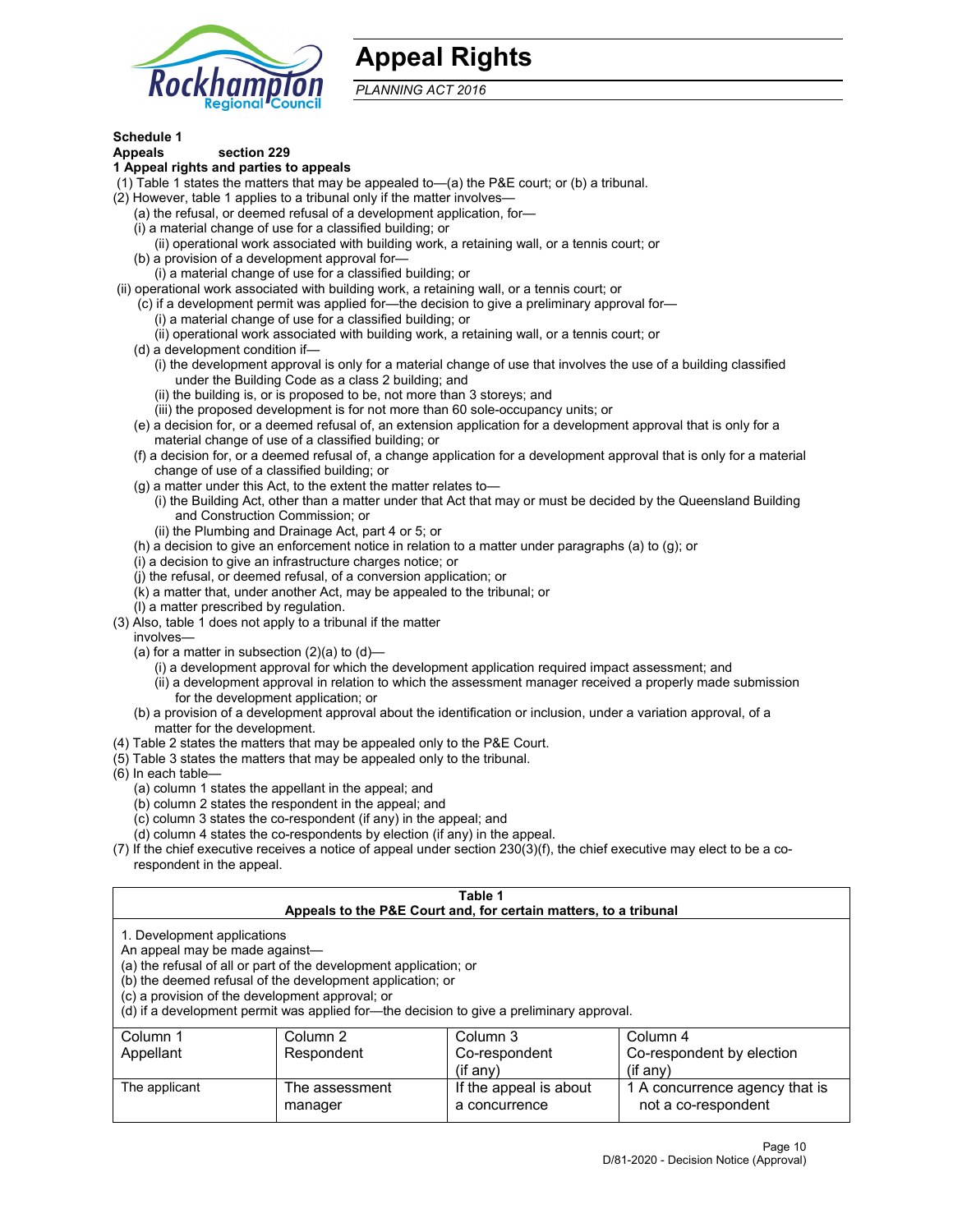| Table 1<br>Appeals to the P&E Court and, for certain matters, to a tribunal                                                                                                                        |                                     |                                                                 |                                                                                                                                                                                                                                                                                                                                                 |  |
|----------------------------------------------------------------------------------------------------------------------------------------------------------------------------------------------------|-------------------------------------|-----------------------------------------------------------------|-------------------------------------------------------------------------------------------------------------------------------------------------------------------------------------------------------------------------------------------------------------------------------------------------------------------------------------------------|--|
| 2. Change applications<br>An appeal may be made against-                                                                                                                                           |                                     | agency's referral<br>response-the<br>concurrence agency         | 2 If a chosen Assessment<br>manager is the respondent-<br>the prescribed assessment<br>manager<br>3 Any eligible advice agency for<br>the application<br>4 Any eligible submitter for the<br>application<br>(a) a responsible entity's decision for a change application, other than a decision made by the P&E court; or                       |  |
| (b) a deemed refusal of a change application.<br>Column 1<br>Appellant                                                                                                                             | Column $\overline{2}$<br>Respondent | Column 3<br>Co-respondent<br>(if any)                           | Column 4<br>Co-respondent by election<br>(if any)                                                                                                                                                                                                                                                                                               |  |
| 1 The applicant<br>2 If the responsible<br>entity is the<br>assessment<br>manager-an<br>affected entity that<br>gave a pre-request<br>notice or response<br>notice                                 | The responsible<br>entity           | If an affected entity<br>starts the appeal-the<br>applicant     | 1 A concurrence agency for the<br>development application<br>2 If a chosen assessment<br>manager is the respondent-<br>the prescribed assessment<br>manager<br>3 A private certifier for the<br>development application<br>4 Any eligible advice agency for<br>the change application<br>5 Any eligible submitter for the<br>change application |  |
| 3. Extension applications<br>An appeal may be made against-<br>(a) the assessment manager's decision about an extension application; or<br>(b) a deemed refusal of an extension application.       |                                     |                                                                 |                                                                                                                                                                                                                                                                                                                                                 |  |
| Column 1<br>Appellant                                                                                                                                                                              | Column <sub>2</sub><br>Respondent   | Column 3<br>Co-respondent<br>(if any)                           | Column 4<br>Co-respondent by election<br>(if any)                                                                                                                                                                                                                                                                                               |  |
| 1 The applicant<br>1<br>For a matter other<br>than a deemed<br>refusal of an<br>extension<br>application $-$ a<br>concurrence<br>agency, other than<br>the chief executive,<br>for the application | The assessment<br>manager           | If a concurrence<br>agency starts the<br>appeal - the applicant | If a chosen assessment<br>manager is the respondent - the<br>prescribed assessment manager                                                                                                                                                                                                                                                      |  |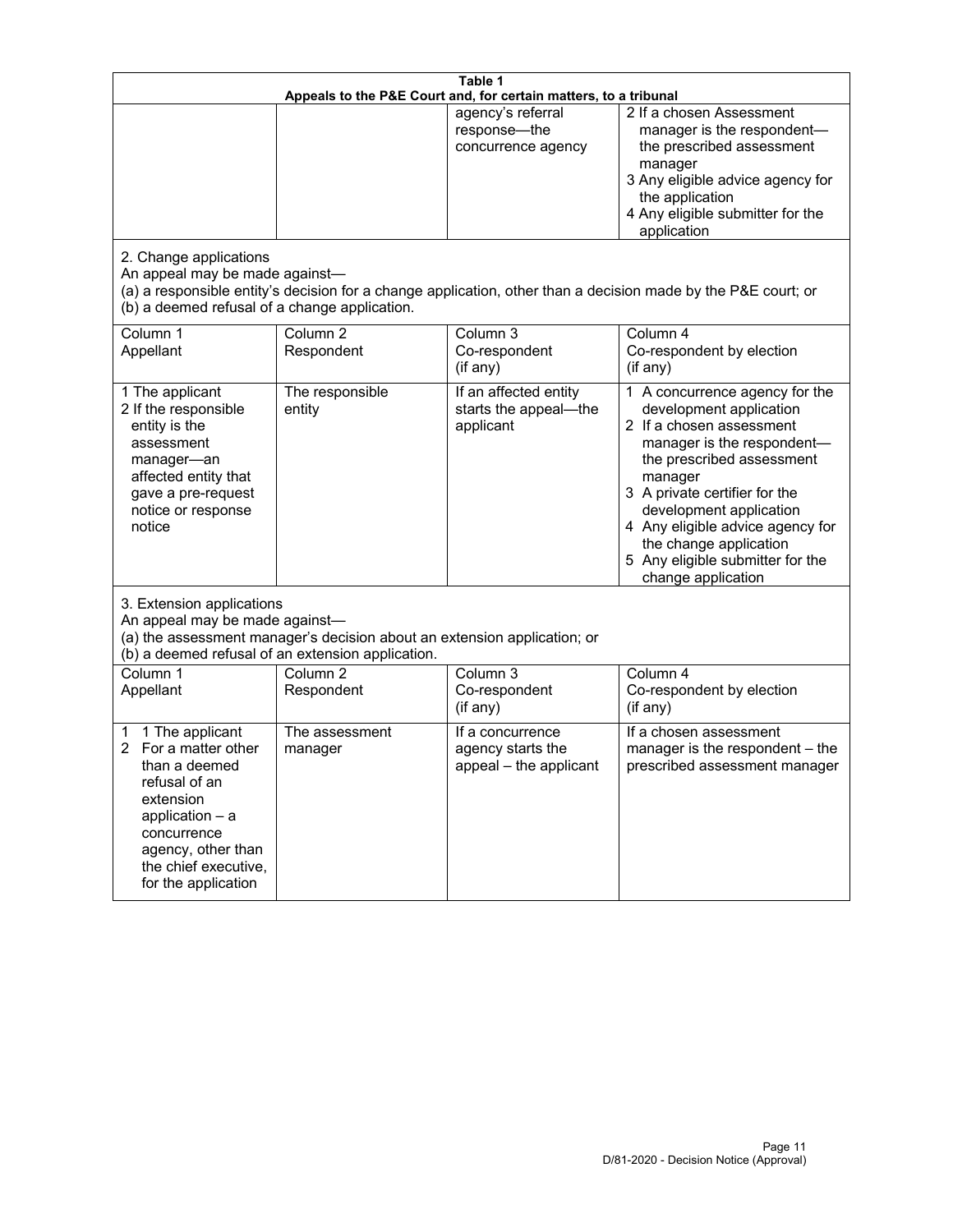#### **Table 1 Appeals to the P&E Court and, for certain matters, to a tribunal**

4. Infrastructure charges notices

An appeal may be made against an infrastructure charges notice on 1 or more of the following grounds

- a) The notice involved an error relating to
	- (i) The application of the relevant adopted charge; or

Examples of errors in applying an adopted charge –

- The incorrect application of gross floor area for a non-residential development
- Applying an incorrect 'use category', under a regulation, to the development
- (i) The working out of extra demands, for section 120; or
- (ii) An offset or refund; or
- b) The was no decision about an offset or refund; or
- c) If the infrastructure charges notice states a refund will be given the timing for giving the refund; or
- d) The amount of the charge is so unreasonable that no reasonable relevant local government could have imposed the amount.

| Column 1<br>Appellant                                    | Column 2<br>Respondent                                                    | Column 3<br>Co-respondent<br>(if any) | Column 4<br>Co-respondent by election<br>(if any) |
|----------------------------------------------------------|---------------------------------------------------------------------------|---------------------------------------|---------------------------------------------------|
| The person given the<br>Infrastructure charges<br>notice | The local government<br>that gave the<br>infrastructure charges<br>notice |                                       |                                                   |

5. Conversion applications

An appeal may be made against—

(a) the refusal of a conversion application; or

(b) a deemed refusal of a conversion application.

| Column 1      | Column 2                | Column 3       | Column 4                  |
|---------------|-------------------------|----------------|---------------------------|
| Appellant     | Respondent              | Co-respondent  | Co-respondent by election |
|               |                         | $($ if any $)$ | $($ if any $)$            |
|               |                         |                |                           |
| The applicant | The local government    |                |                           |
|               | to which the conversion |                |                           |
|               | application was made    |                |                           |

6. Enforcement notices

An appeal may be made against the decision to give an enforcement notice.

| Column 1<br>Appellant                      | Column 2<br>Respondent       | Column 3<br>Co-respondent<br>(if any) | Column 4<br>Co-respondent by election<br>(i f any)                                                                                                                         |
|--------------------------------------------|------------------------------|---------------------------------------|----------------------------------------------------------------------------------------------------------------------------------------------------------------------------|
| The person given the<br>enforcement notice | The enforcement<br>authority |                                       | If the enforcement authority is<br>not the local government for<br>the premises in relation to which<br>the offence is alleged to have<br>happened-the local<br>government |

#### **Table 2 Appeals to the P&E Court only**

1. Appeals from tribunal

An appeal may be made against a decision of a tribunal, other than a decision under

section 252, on the ground of—

(a) an error or mistake in law on the part of the tribunal; or

(b) jurisdictional error.

| Column 1<br>Appellant                             | Column 2<br>Respondent                                    | Column 3<br>Co-respondent<br>$(if$ any) | Column 4<br>Co-respondent by election<br>$(if$ any) |
|---------------------------------------------------|-----------------------------------------------------------|-----------------------------------------|-----------------------------------------------------|
| A party to the<br>proceedings for the<br>decision | The other party to the<br>proceedings for the<br>decision | $\overline{\phantom{a}}$                |                                                     |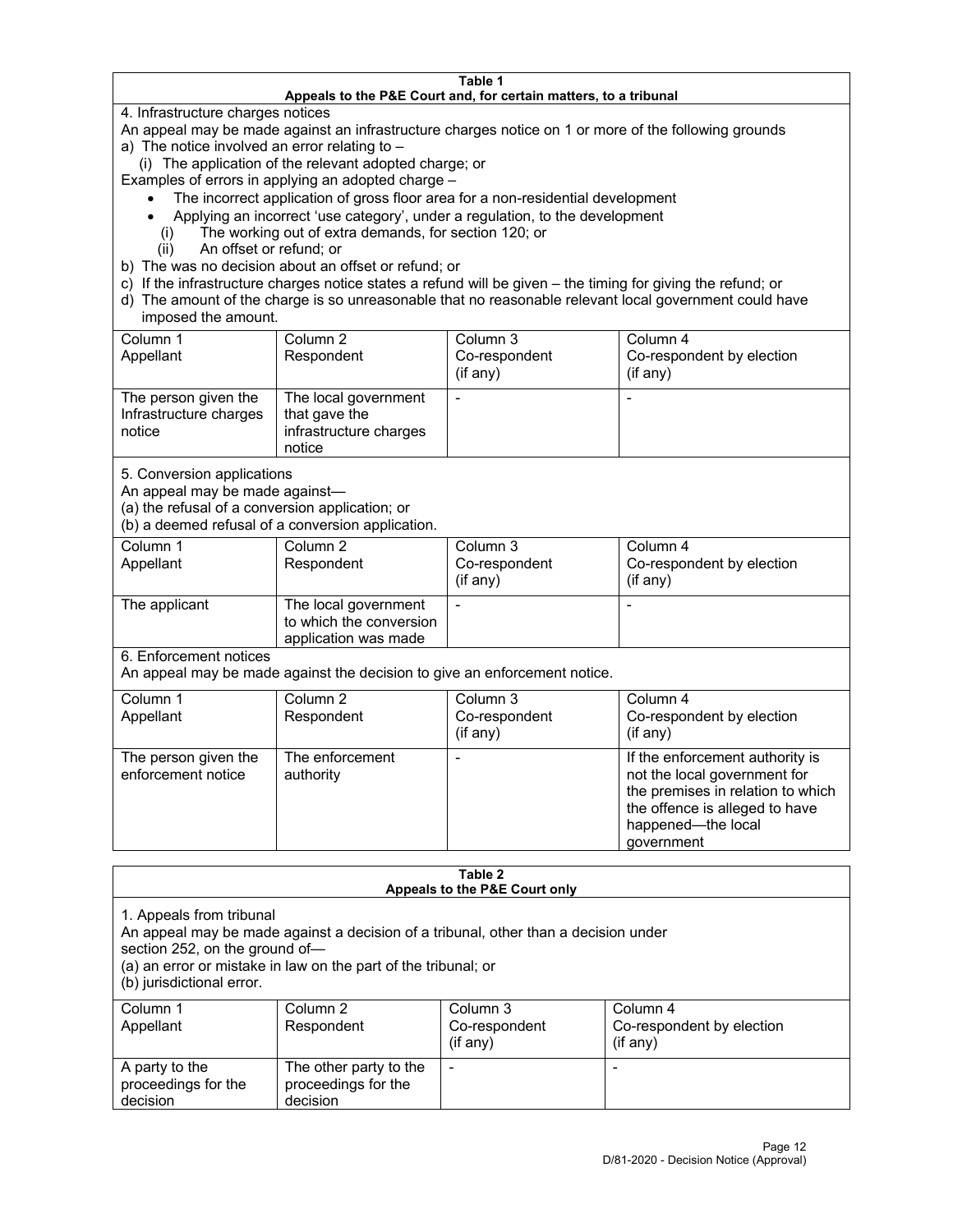#### **Table 2 Appeals to the P&E Court only**

2. Eligible submitter appeals

An appeal may be made against the decision to give a development approval, or an approval for a change application, to the extent that the decision relates to—

(a) any part of the development application for the development approval that required impact assessment; or (b) a variation request.

| Column 1<br>Appellant                                                                                                                                                                        | Column 2<br>Respondent                                                                                                     | Column 3<br>Co-respondent<br>(i f any)                                                                                  | Column 4<br>Co-respondent by election<br>$($ if any $)$ |
|----------------------------------------------------------------------------------------------------------------------------------------------------------------------------------------------|----------------------------------------------------------------------------------------------------------------------------|-------------------------------------------------------------------------------------------------------------------------|---------------------------------------------------------|
| 1 For a development<br>application-an<br>eligible submitter for<br>the development<br>application<br>2 For a change<br>application-an<br>eligible submitter for<br>the change<br>application | 1 For a development<br>application-the<br>assessment<br>manager<br>2 For a change<br>application-the<br>responsible entity | 1 The applicant<br>2 If the appeal is<br>about a concurrence<br>agency's referral<br>response—the<br>concurrence agency | Another eligible<br>submitter for the<br>application    |

3. Eligible submitter and eligible advice agency appeals

An appeal may be made against a provision of a development approval, or failure to

include a provision in the development approval, to the extent the matter relates to—

(a) any part of the development application or the change application, for the development approval, that required impact assessment; or

(b) a variation request.

| Column 1<br>Appellant                                                                                                                                                                                                                                                                         | Column <sub>2</sub><br>Respondent                                                                                          | Column <sub>3</sub><br>Co-respondent<br>(if any)                                                                        | Column 4<br>Co-respondent by election<br>(if any) |
|-----------------------------------------------------------------------------------------------------------------------------------------------------------------------------------------------------------------------------------------------------------------------------------------------|----------------------------------------------------------------------------------------------------------------------------|-------------------------------------------------------------------------------------------------------------------------|---------------------------------------------------|
| 1 For a development<br>application-an<br>eligible submitter for<br>the development<br>application<br>2 For a change<br>application-an<br>eligible submitter for<br>the change<br>application<br>3 An eligible advice<br>agency for the<br>development<br>application or<br>change application | 1 For a development<br>application-the<br>assessment<br>manager<br>2 For a change<br>application-the<br>responsible entity | 1 The applicant<br>2 If the appeal is<br>about a concurrence<br>agency's referral<br>response—the<br>concurrence agency | Another eligible submitter for the<br>application |
| 4. Compensation claims<br>An appeal may be made against-<br>(a) a decision under section 32 about a compensation claim; or<br>(b) a decision under section 265 about a claim for compensation; or<br>(c) a deemed refusal of a claim under paragraph (a) or (b).                              |                                                                                                                            |                                                                                                                         |                                                   |
| Column 1<br>Appellant                                                                                                                                                                                                                                                                         | Column <sub>2</sub><br>Respondent                                                                                          | Column <sub>3</sub><br>Co-respondent<br>(if any)                                                                        | Column 4<br>Co-respondent by election<br>(if any) |
| A person dissatisfied<br>with the decision                                                                                                                                                                                                                                                    | The local<br>government to which<br>the claim was made                                                                     |                                                                                                                         |                                                   |
| 5. Registered premises                                                                                                                                                                                                                                                                        |                                                                                                                            |                                                                                                                         |                                                   |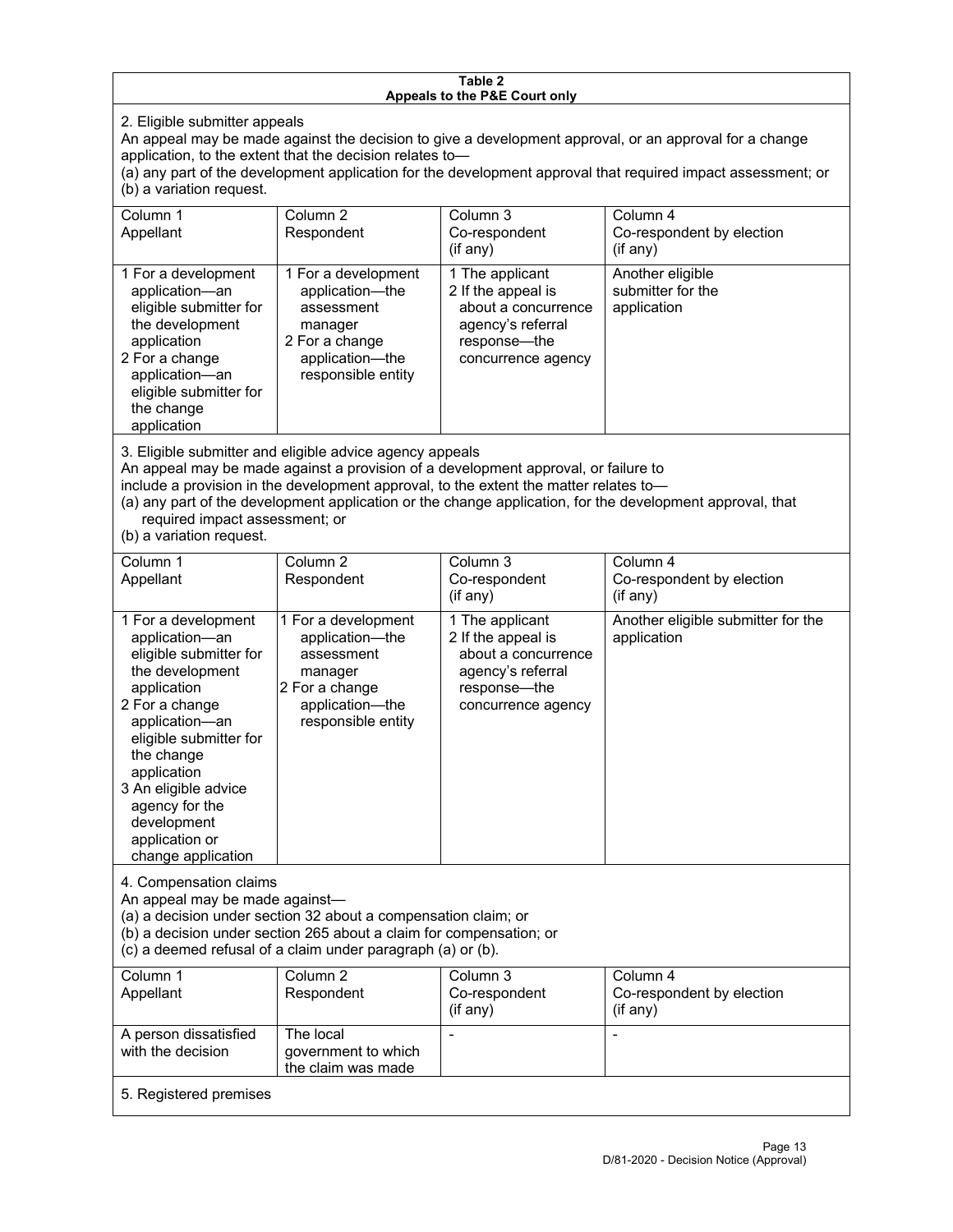| Table 2<br>Appeals to the P&E Court only                                                                                                                                                                                                                                                                             |                                   |                                                  |                                                                                                                                                                             |  |
|----------------------------------------------------------------------------------------------------------------------------------------------------------------------------------------------------------------------------------------------------------------------------------------------------------------------|-----------------------------------|--------------------------------------------------|-----------------------------------------------------------------------------------------------------------------------------------------------------------------------------|--|
| An appeal may be made against a decision of the Minister under chapter 7, part 4.                                                                                                                                                                                                                                    |                                   |                                                  |                                                                                                                                                                             |  |
| Column 1<br>Appellant                                                                                                                                                                                                                                                                                                | Column <sub>2</sub><br>Respondent | Column <sub>3</sub><br>Co-respondent<br>(if any) | Column 4<br>Co-respondent by election<br>(if any)                                                                                                                           |  |
| 1 A person given a<br>decision notice about<br>the decision<br>2 If the decision is to<br>register premises or<br>renew the<br>registration of<br>premises-an owner<br>or occupier of<br>premises in the<br>affected area for the<br>registered premises<br>who is dissatisfied<br>with the decision                 | The Minister                      | Ĭ.                                               | If an owner or occupier starts the<br>appeal - the owner of the<br>registered premises                                                                                      |  |
| 6. Local laws<br>An appeal may be made against a decision of a local government, or conditions applied,<br>under a local law about-<br>(a) the use of premises, other than a use that is the natural and ordinary consequence of prohibited<br>development; or<br>(b) the erection of a building or other structure. |                                   |                                                  |                                                                                                                                                                             |  |
| Column 1<br>Appellant                                                                                                                                                                                                                                                                                                | Column <sub>2</sub><br>Respondent | Column 3<br>Co-respondent<br>(if any)            | Column 4<br>Co-respondent by election<br>(if any)                                                                                                                           |  |
| A person who-<br>(a) applied for the<br>decision; and<br>(b) is dissatisfied with<br>the decision or<br>conditions.                                                                                                                                                                                                  | The local government              | L,                                               | $\overline{a}$                                                                                                                                                              |  |
|                                                                                                                                                                                                                                                                                                                      |                                   | Table 3<br>Appeals to the tribunal only          |                                                                                                                                                                             |  |
| 1. Building advisory agency appeals<br>An appeal may be made against giving a development approval for building work to the extent the building<br>work required code assessment against the building assessment provisions.                                                                                         |                                   |                                                  |                                                                                                                                                                             |  |
| Column 1<br>Appellant                                                                                                                                                                                                                                                                                                | Column <sub>2</sub><br>Respondent | Column 3<br>Co-respondent<br>(if any)            | Column 4<br>Co-respondent by election<br>(if any)                                                                                                                           |  |
| A building advisory<br>agency for the<br>development application<br>related to the approval                                                                                                                                                                                                                          | The assessment<br>manager         | The applicant                                    | 1 A concurrence agency for the<br>development application<br>related to the approval<br>2 A private certifier for the<br>development application<br>related to the approval |  |
| 3. Certain decisions under the Building Act and the Plumbing and Drainage Act<br>An appeal may be made against a decision under-<br>(a) the Building Act, other than a decision made by the Queensland Building and Construction Commission; or<br>(b) the Plumbing and Drainage Act, part 4 or 5.                   |                                   |                                                  |                                                                                                                                                                             |  |
| Column 1<br>Appellant                                                                                                                                                                                                                                                                                                | Column <sub>2</sub><br>Respondent | Column 3<br>Co-respondent<br>(if any)            | Column 4<br>Co-respondent by election<br>(if any)                                                                                                                           |  |